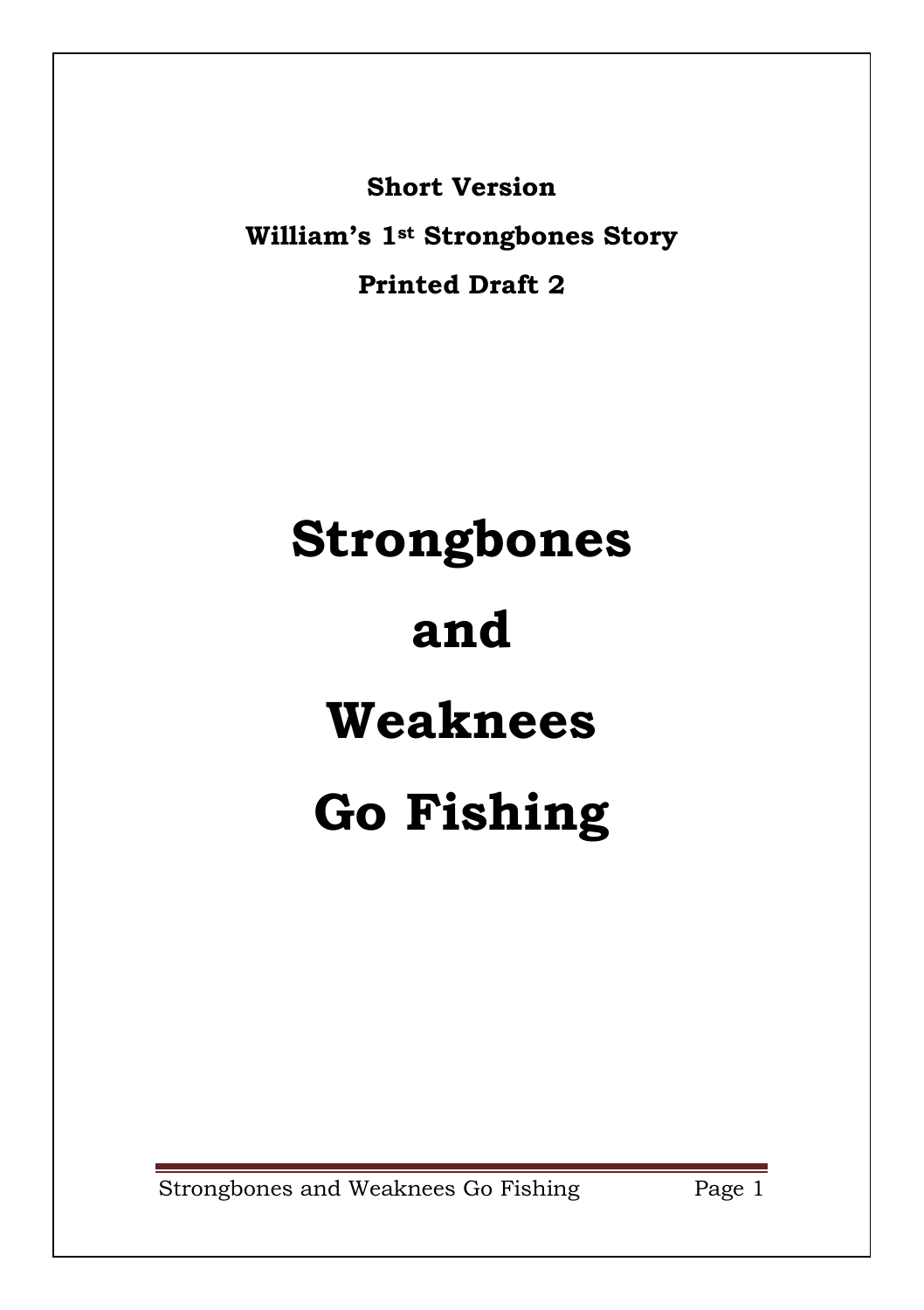Strongbones woke up one morning and wanted to go fishing.

So he called his cousin Weaknees, woke him up from a sound sleep and talked the half asleep lad into joining him.

Fishing is not a favorite of Weaknees, but who can resist Strongbones?

A little while later, Strongbones picked up a sleepy Weaknees and they walked down to the boat launch.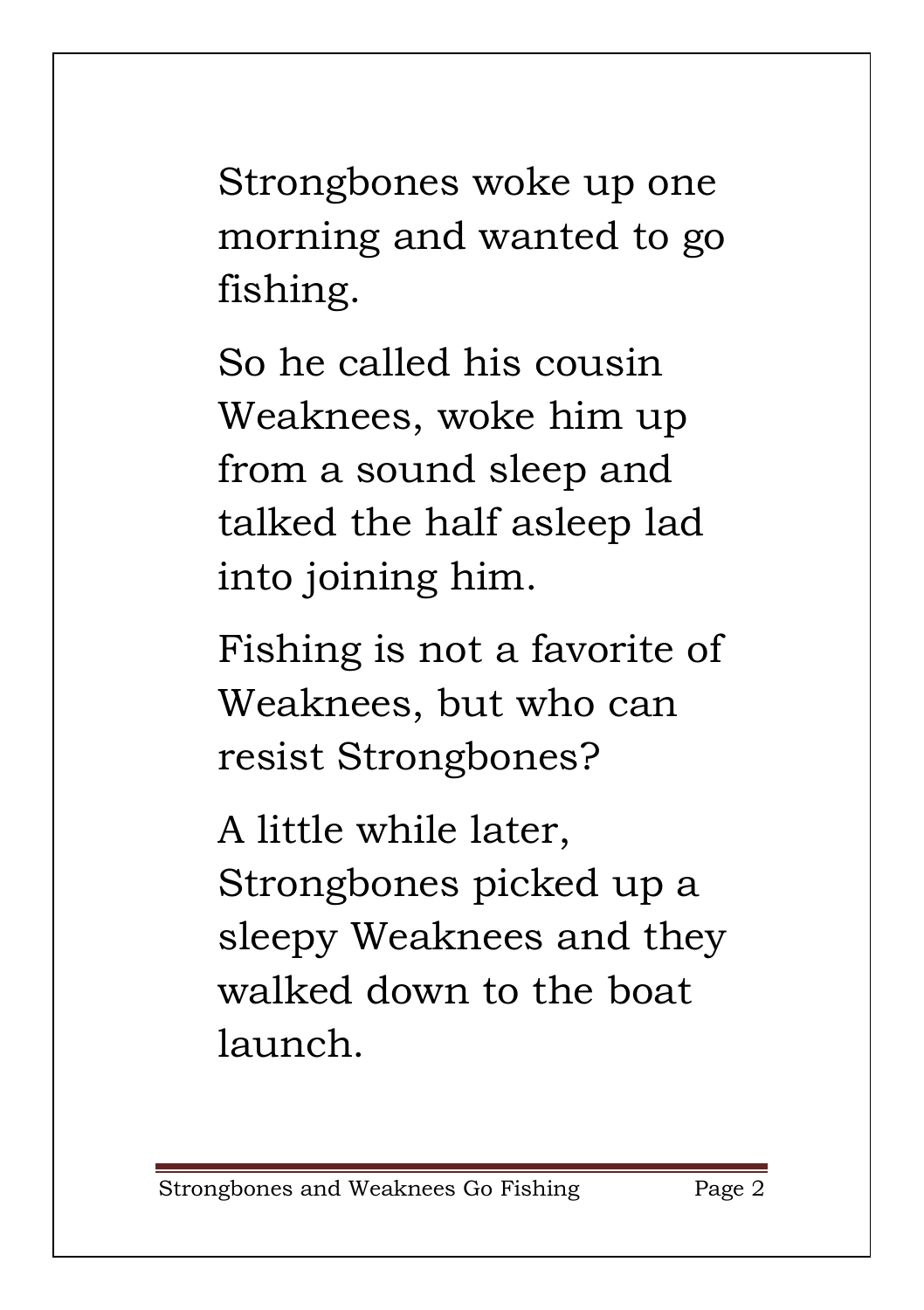Strongbones & Weaknees took the family canoe out onto Lake Ravenwood.

They headed to a weedy area of water on the other shore.

All the time Weaknees was complaining.

He was tired because he got up too early.

He was hungry because he didn't eat breakfast.

He ran out the door so fast all he could find was his fishing pole.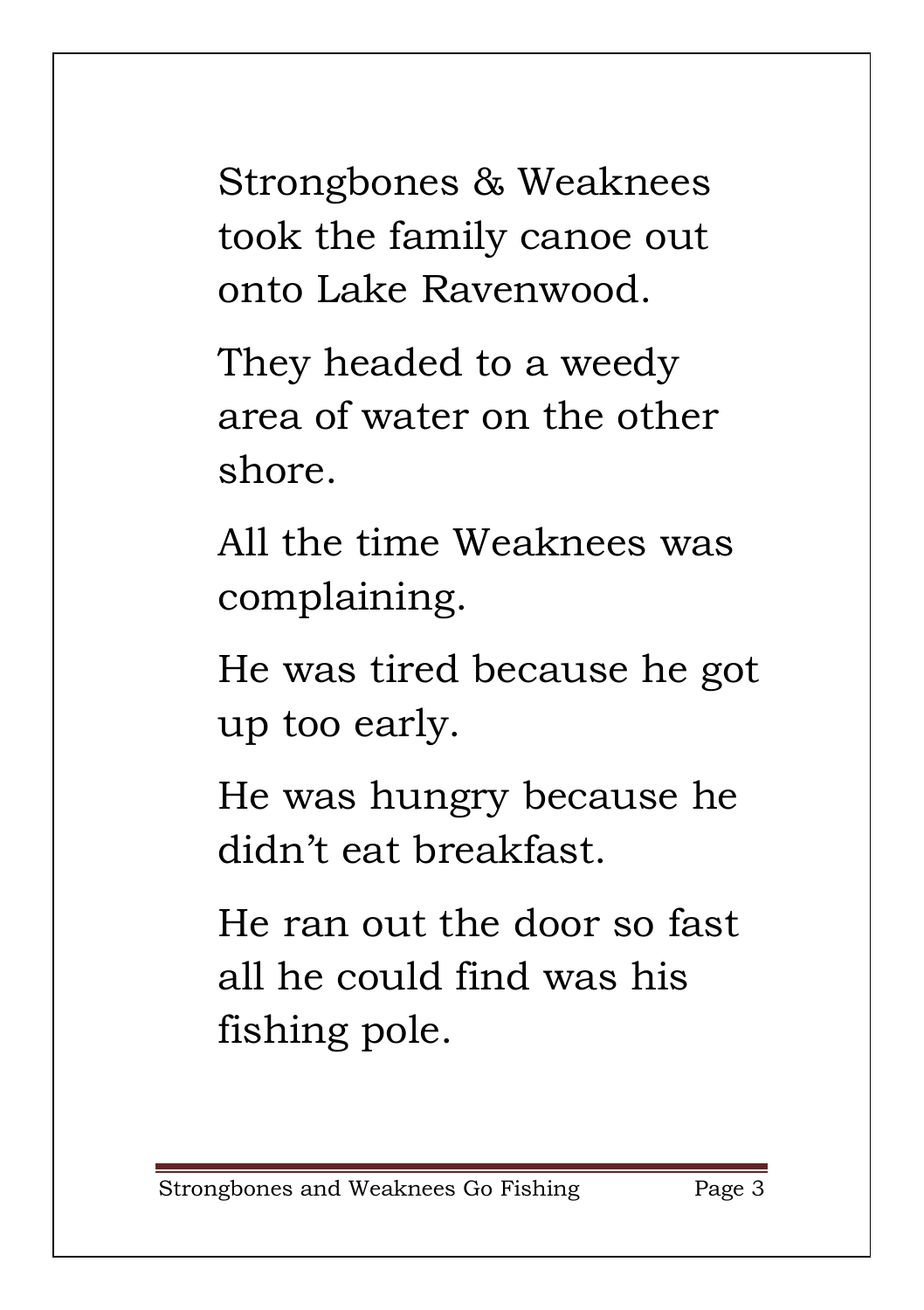So Weaknees borrowed all of the stuff Strongbones had brought.

Weaknees used the best hooks from the tackle box.

Then he took the best bait.

And then Weaknees helped himself to lunch!

Strongbones was not at all happy with Weaknees and scowled at him.

Weaknees turned around on his seat and the cousins settled down to fish.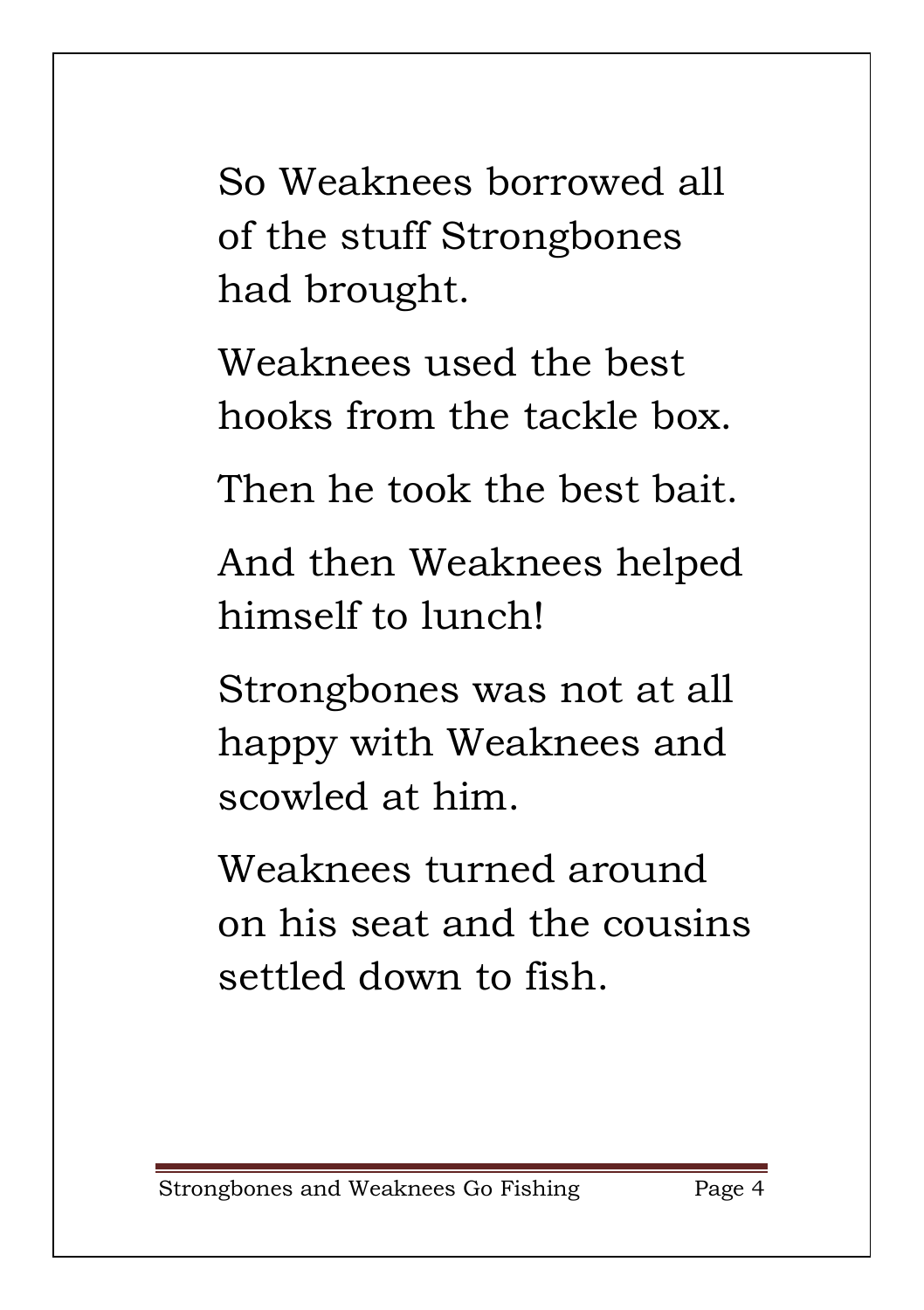Weaknees felt a tug on his pole.

He instantly yelled.

Then he frantically started to reel the line as fast as possible.

Strongbones tried to tell him to go slowly to pull in his catch.

Weaknees stood up.

He was frantically reeling in something BIG!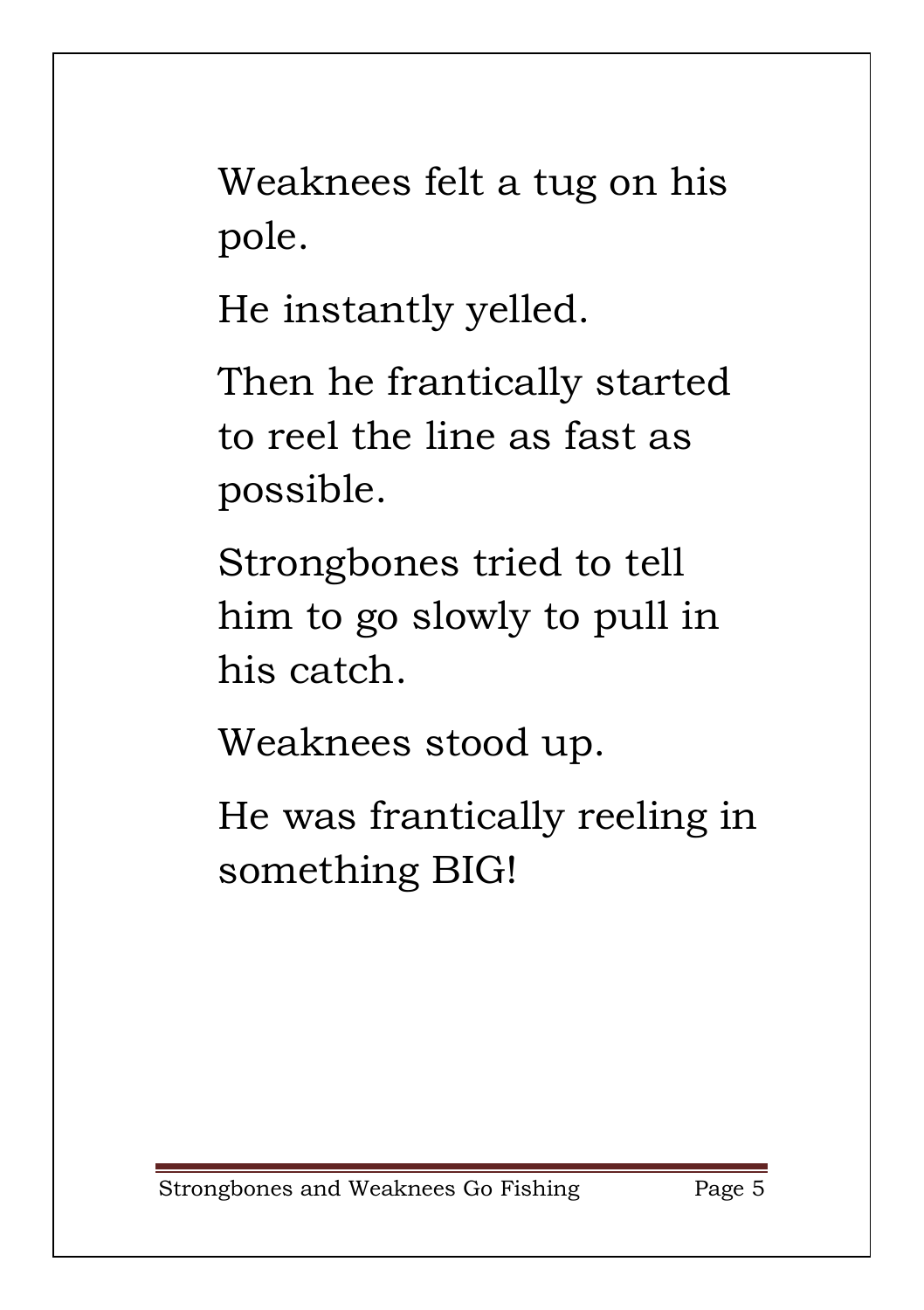Strongbones felt the canoe start to rock.

Then Weaknees pitched head long out of the canoe and into the water.

Weaknees started to yell.

"Help I can't swim! Help! Help!"

Weaknees was splashing and spluttering in the middle of the lake.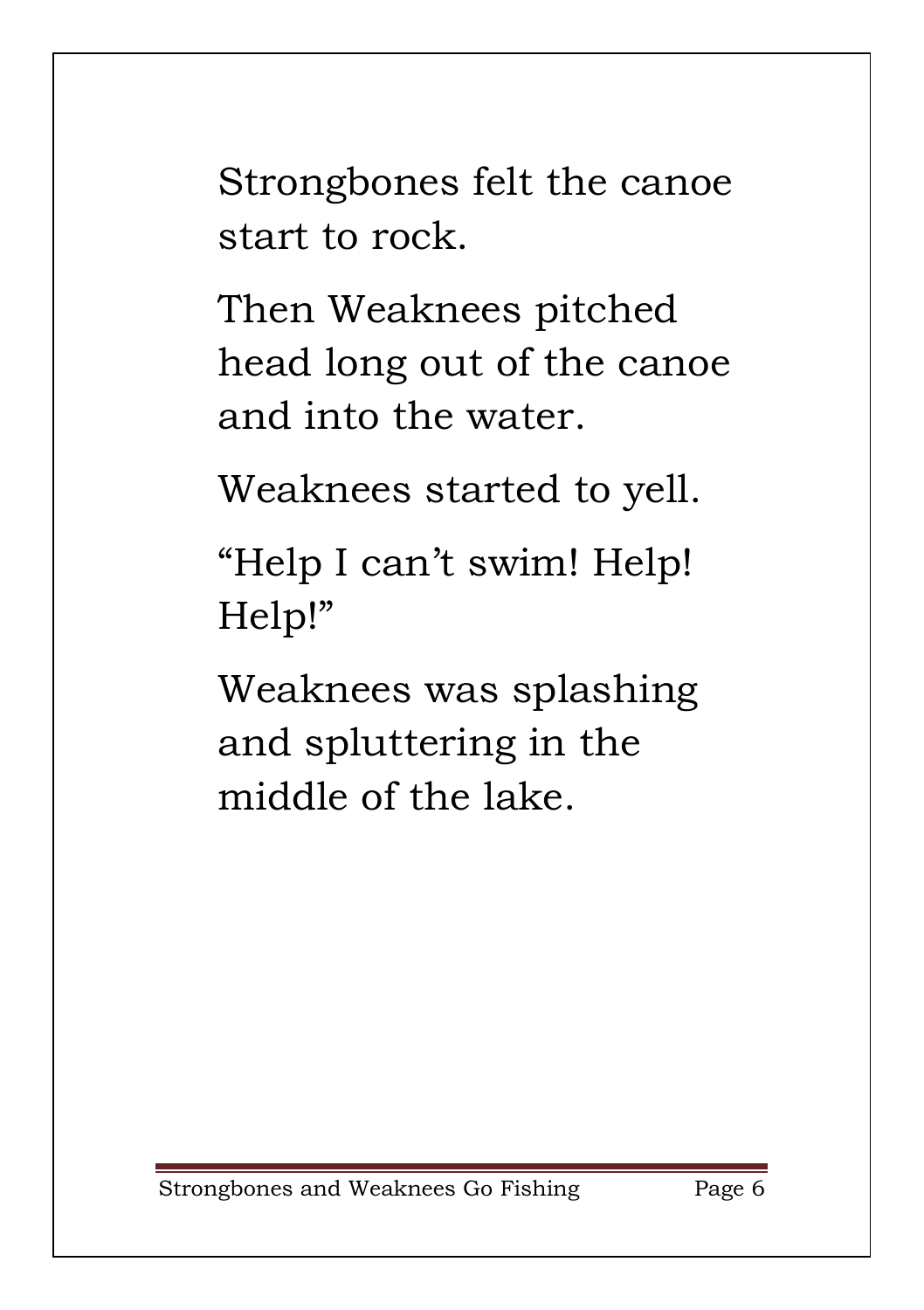Strongbones dove into the water to rescue Weaknees.

Strongbones helped Weaknees over the gunwale and into the canoe.

Then Strongbones splashed his way to collect Weaknees' hat as it floated away and his fishing pole.

Then he had to clamber into the canoe by himself.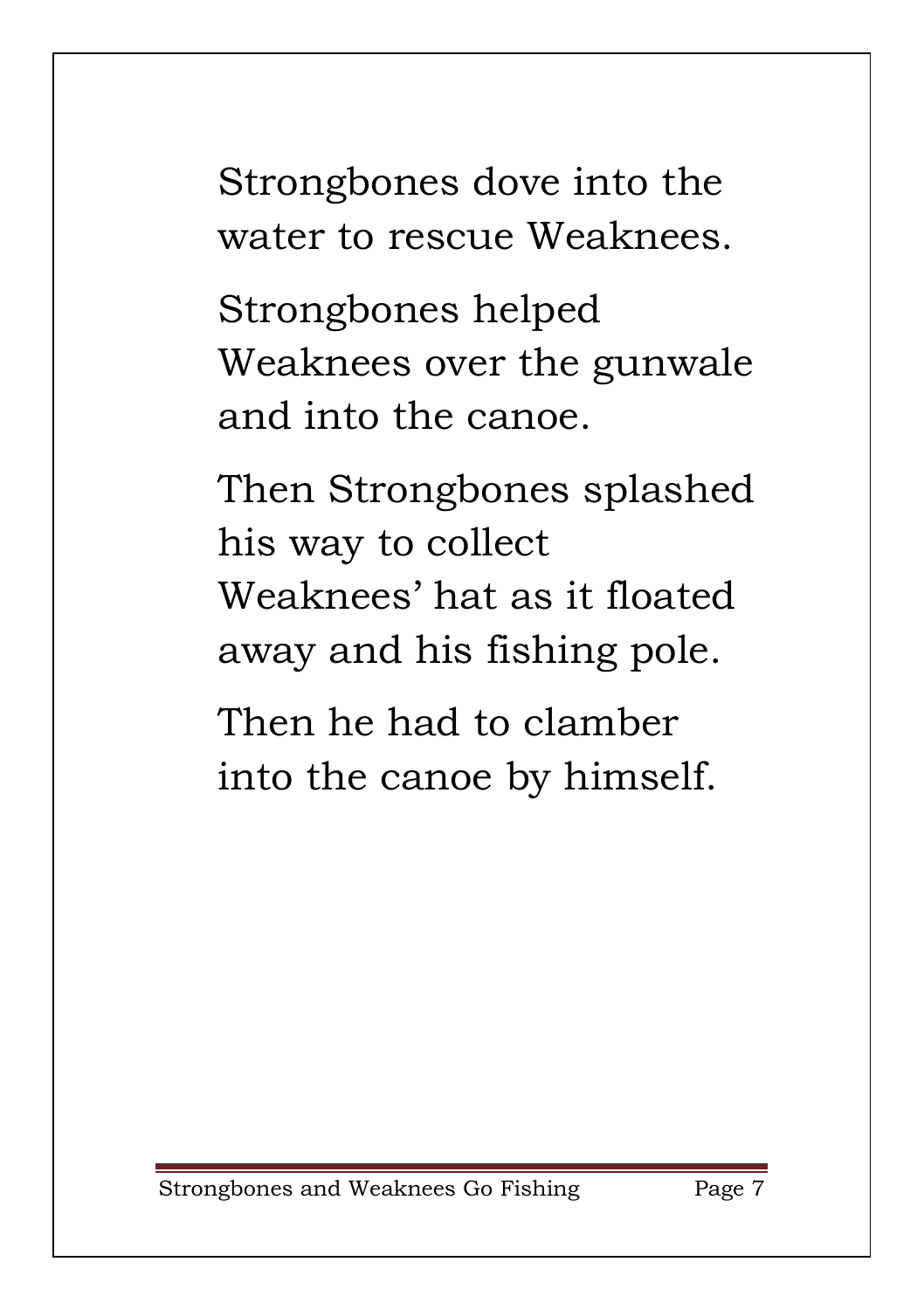Strongbones was sopping wet, but he was there to fish.

So he grabbed Weaknees' fishing pole and slowly reeled in the catch.

Up came a mud-filled super-size can of Mulligan's Pepper Ginger Ale.

The hook was firmly caught in the pour spout.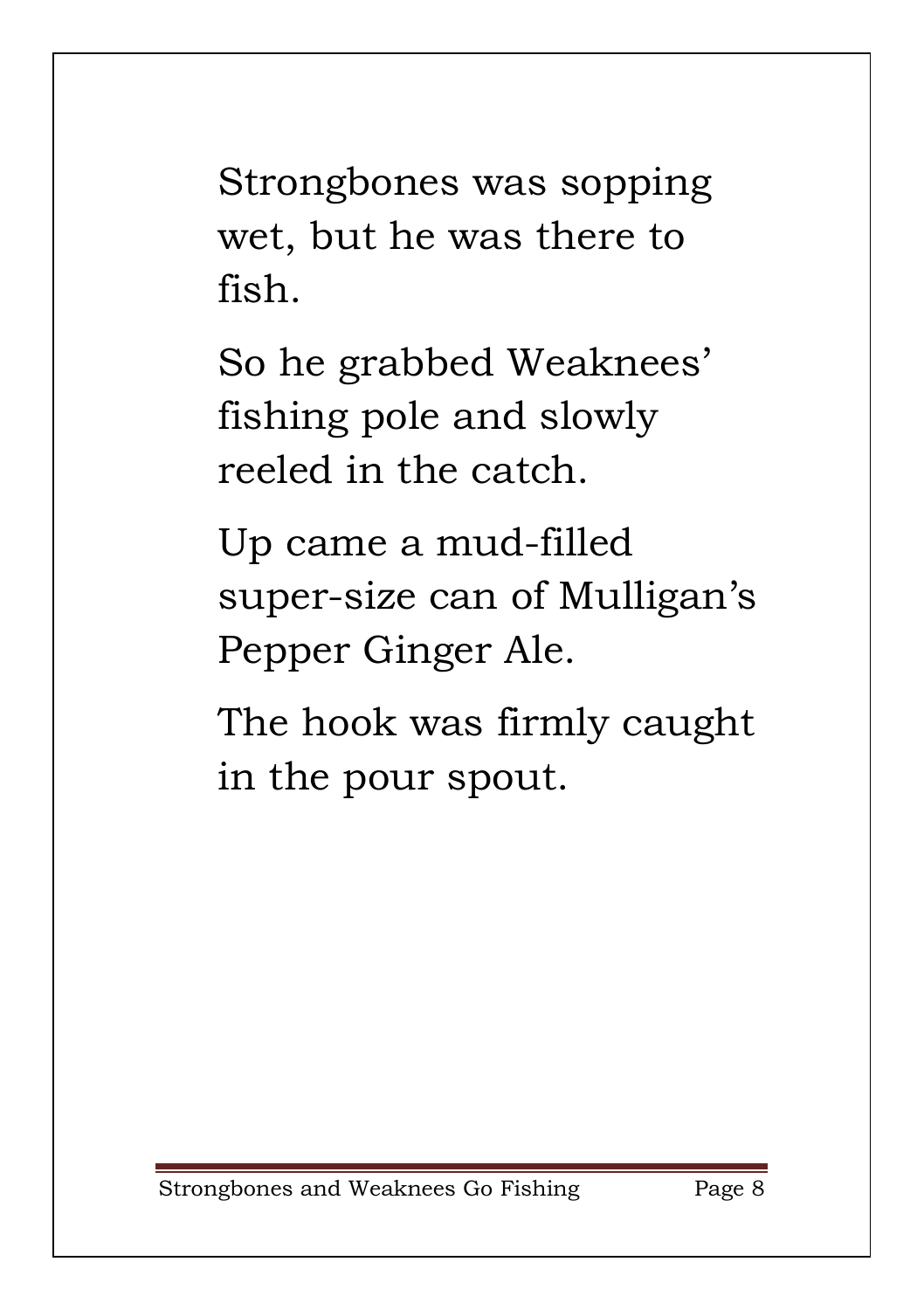Strongbones snickered and handed Weaknees his prize.

The cousins then exchanged some words of mutual complaint.

Finally Strongbones turned back to fishing.

Right away he felt a hard pull on is fishing pole.

Strongbones tugged the line taut and started reeling.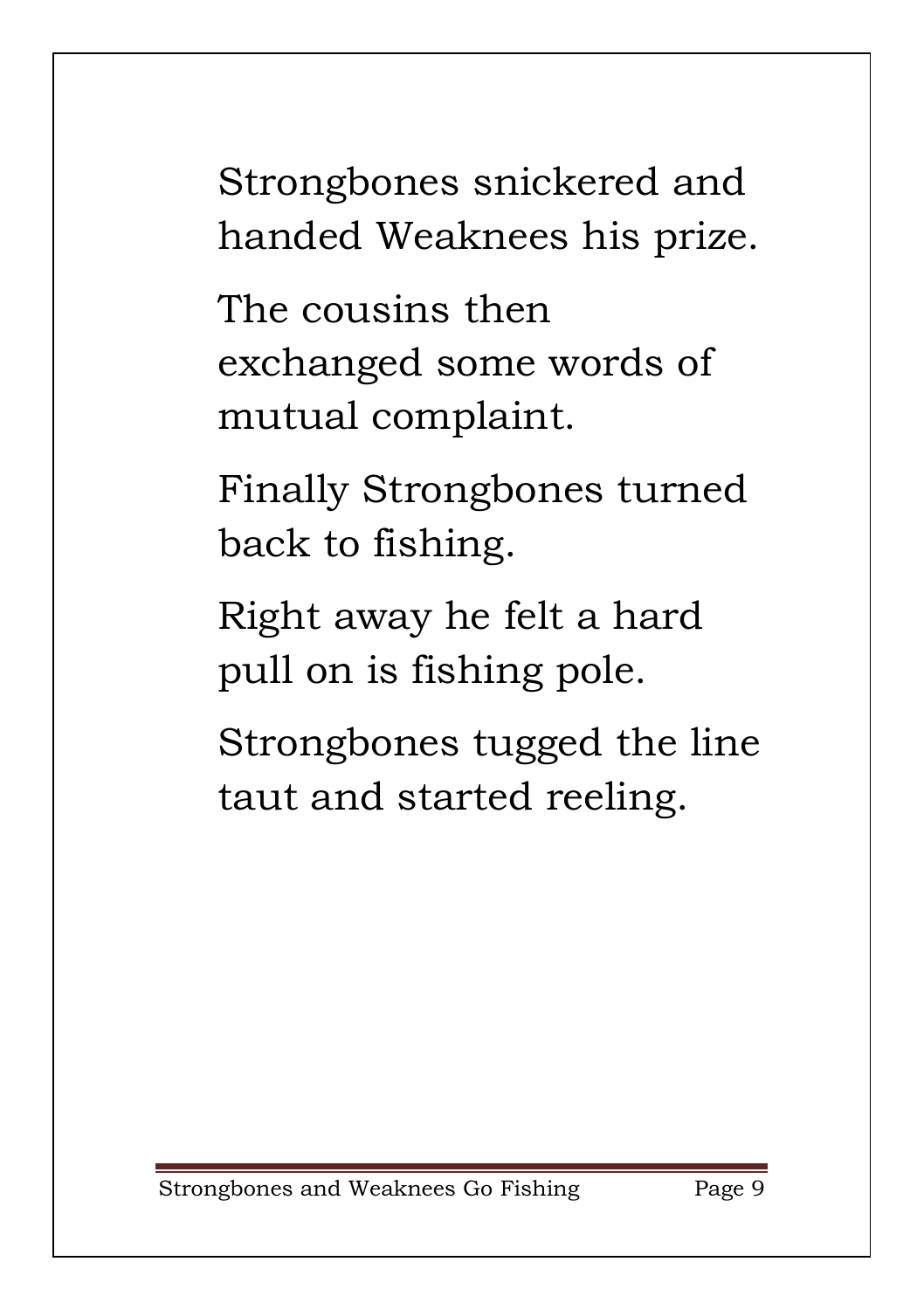Weaknees felt a surge of excitement as he watched Strongbones reel in his fish.

"Strongbones really knows how to fish!" he said to himself.

So Weaknees wanted to help.

Strongbones could feel his fish fighting against his pull.

Slowly the fish tired.

Just as slowly Strongbones steadily reeled the fish in.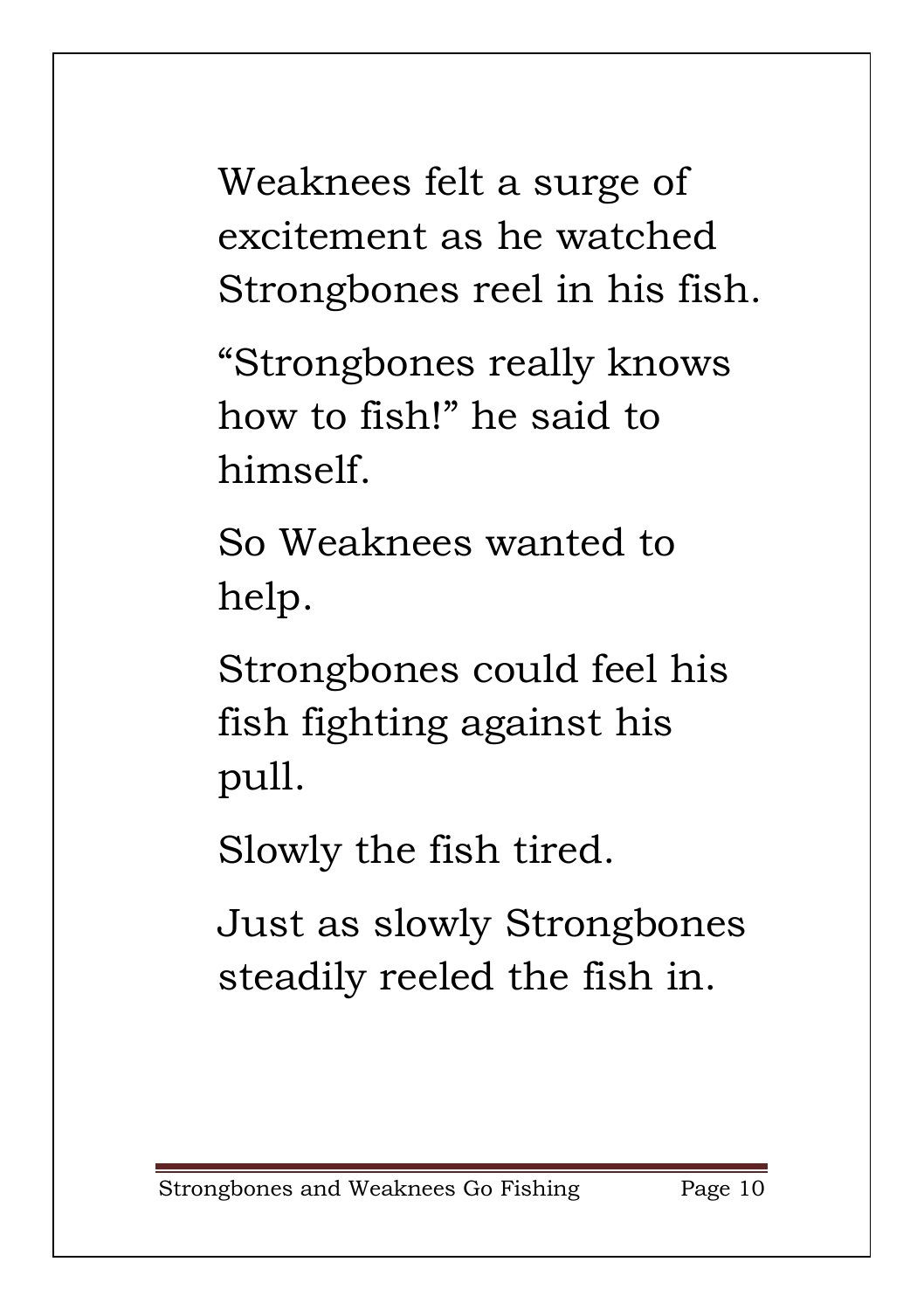Strongbones' fishing pole was now almost totally bent over.

The fishing line was taut.

Strongbones was pulling in the biggest fish ever!

Weaknees stood up to help and took a step toward Strongbones.

The canoe instantly tipped over.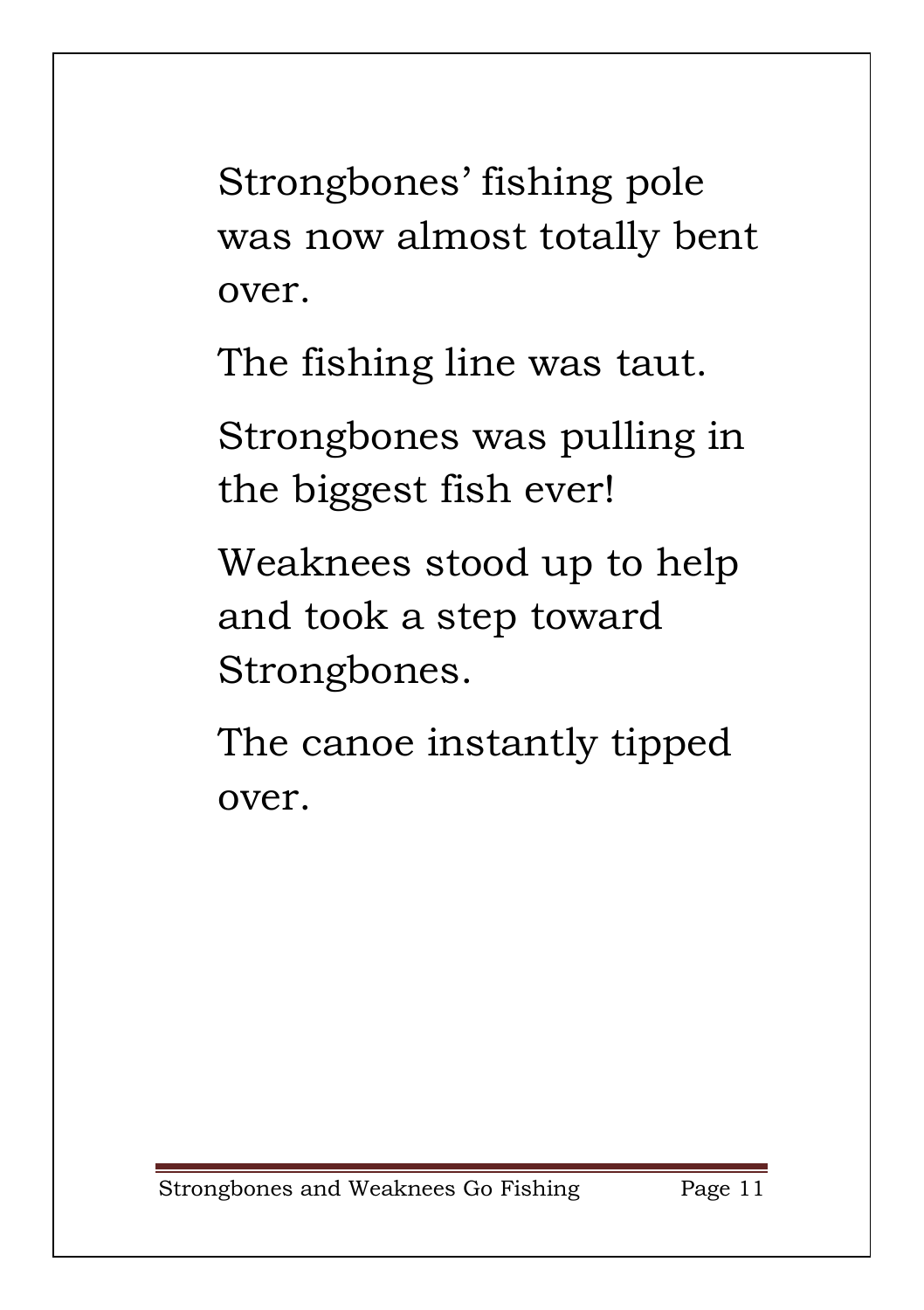Weaknees fell sideways into the water.

So did the lunch cooler and the tackle box.

The hats, the life jackets, the cushions and paddles all floated away.

Then Strongbones himself was pitched into the water.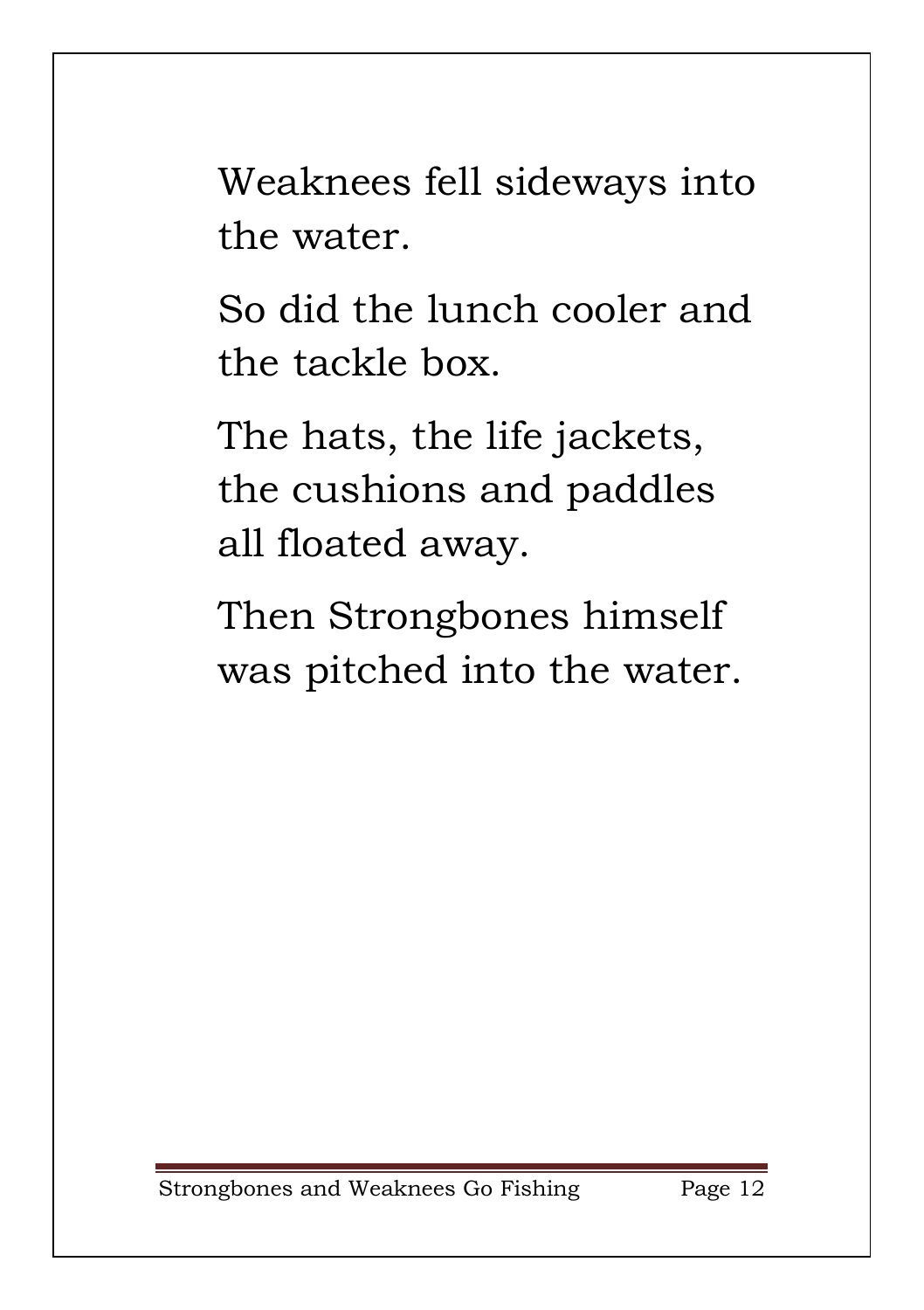"Help! Help! I can't swim!!"

Weaknees was splashing around in the water.

Strongbones let go of his pole.

He swam over to Weaknees and grabbed ahold of him.

Then Strongbones pulled Weaknees back to the canoe.

He turned the canoe right side up and pushed Weaknees in.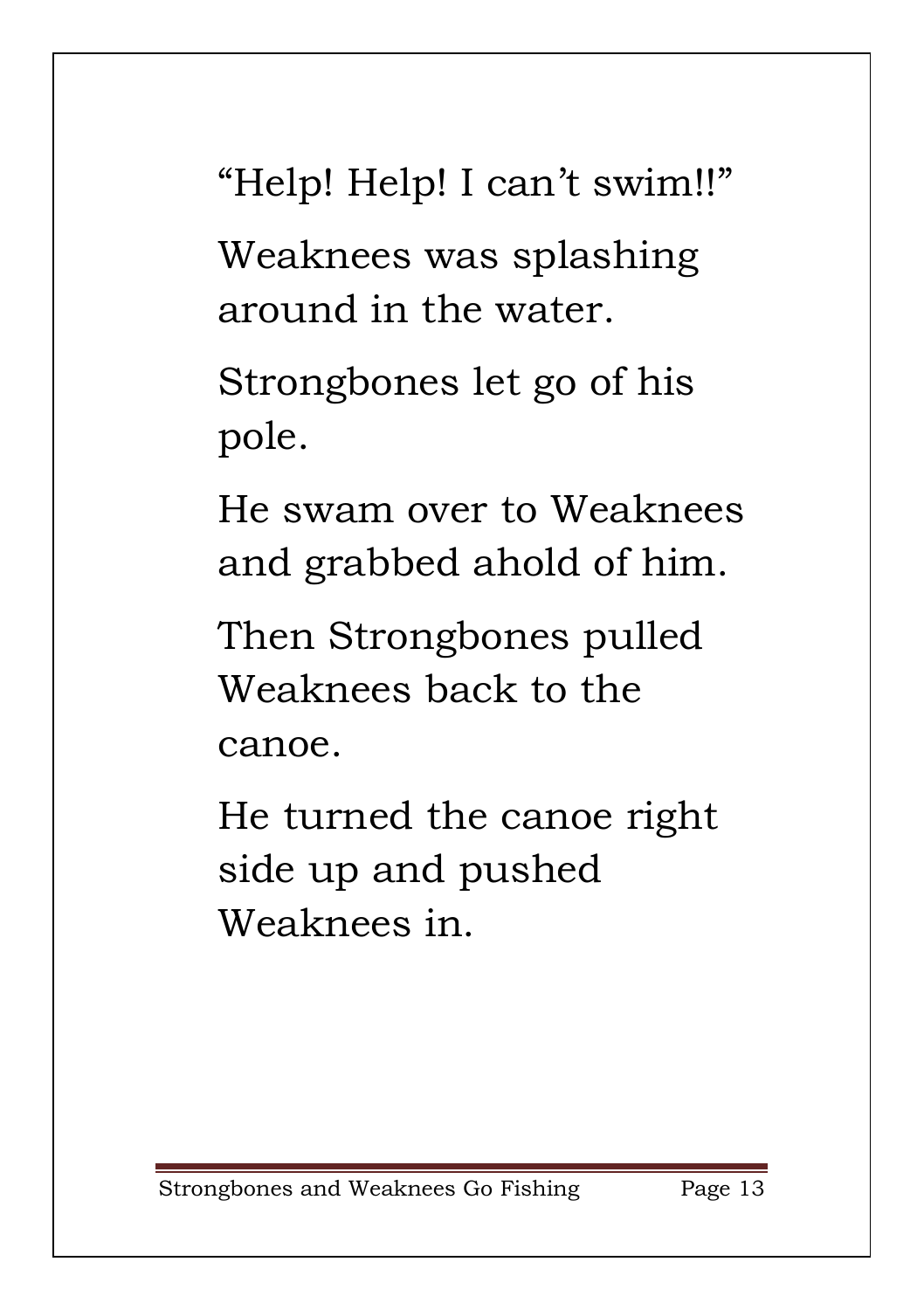Weaknees was safe.

But Strongbones still had to collect the stuff that fell out of the canoe.

He found his tackle box half submerged.

The cooler chest was bobbing beside the canoe.

Then Strongbones found both of their hats floating upside down.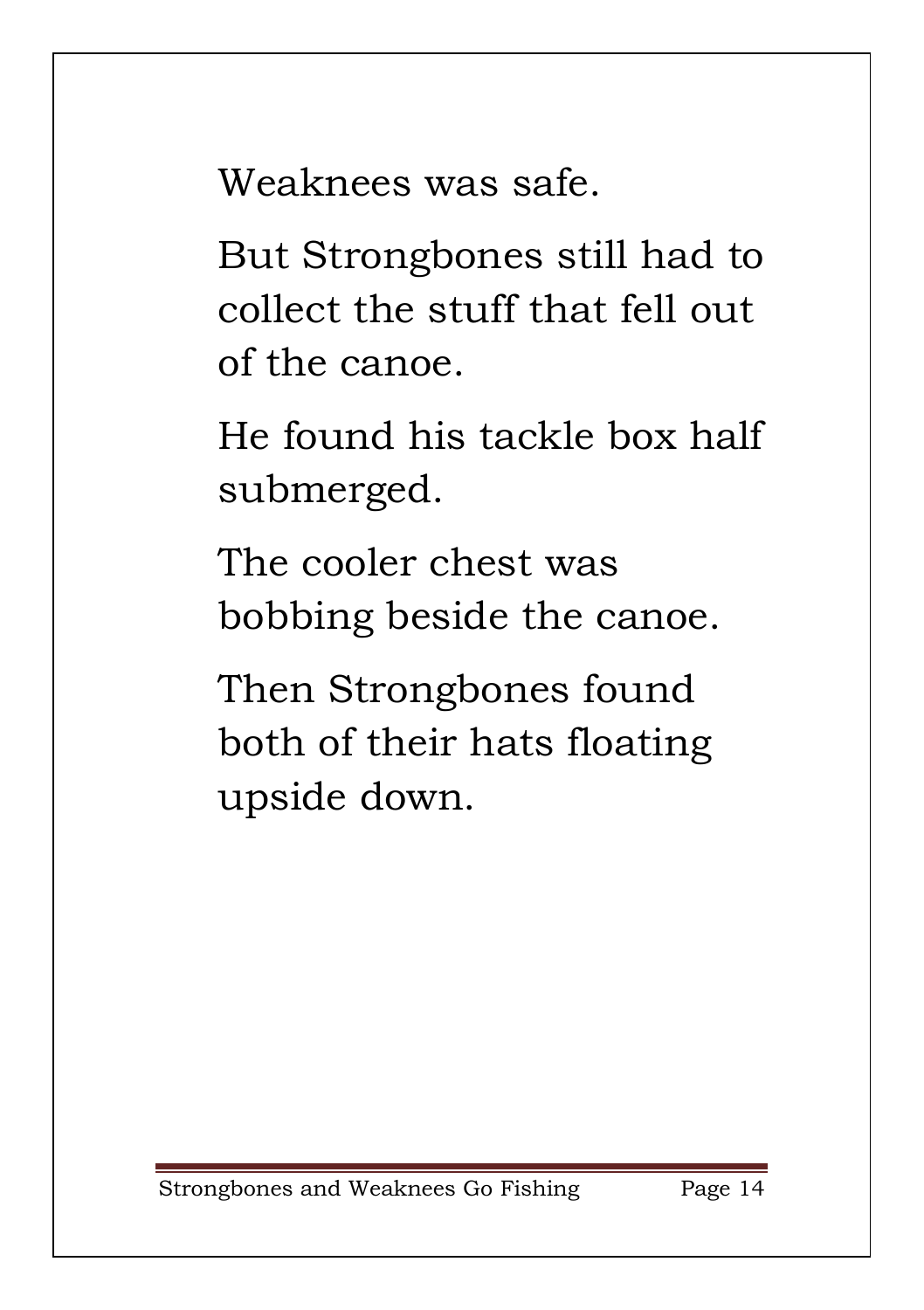Then Strongbones located Weaknees' fishing pole and grabbed that.

Strongbones found everything except his own fishing pole.

The fishing pole was his father's, actually, which he **did not** want to lose.

But he swam back to the canoe and clambered in.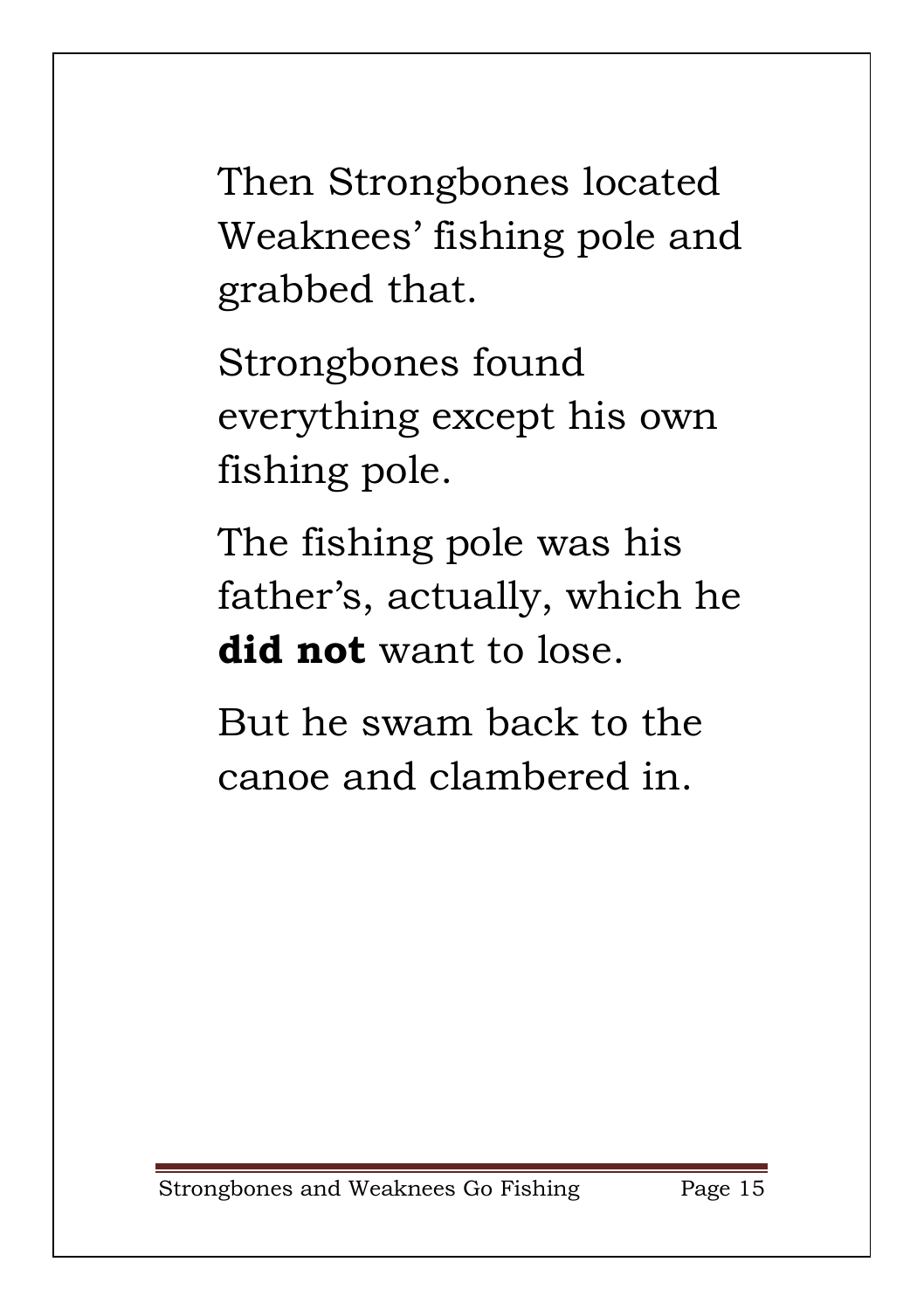Dejected, the cousins turned the canoe around and paddled back to shore.

On the 3rd or 4th stroke Strongbones felt his paddle hit something with a thunk.

He looked into the water and spotted his fishing pole.

So Strongbones reached over the side and lifted the fishing pole out of the water.

The fish was still pulling.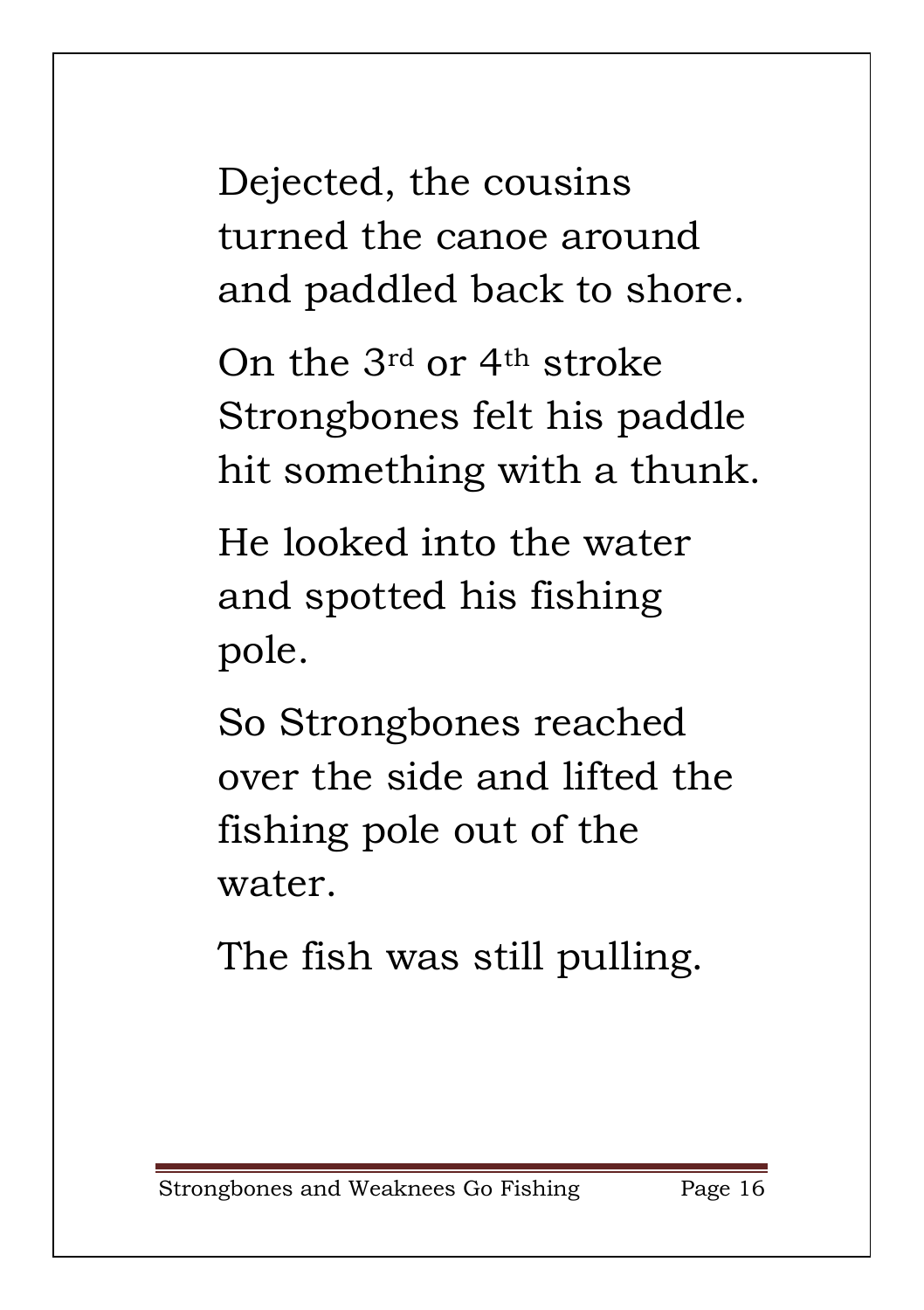Strongbones took hold of his fishing pole.

He ever so slowly started to reel in the fish.

What he pulled out of the water was quite unexpected.

It was a long streamer of lake grass braided tightly around a bottle.

The label said Pizzoni's Pizza Olives.

The bottle was filled with sand and lake mud.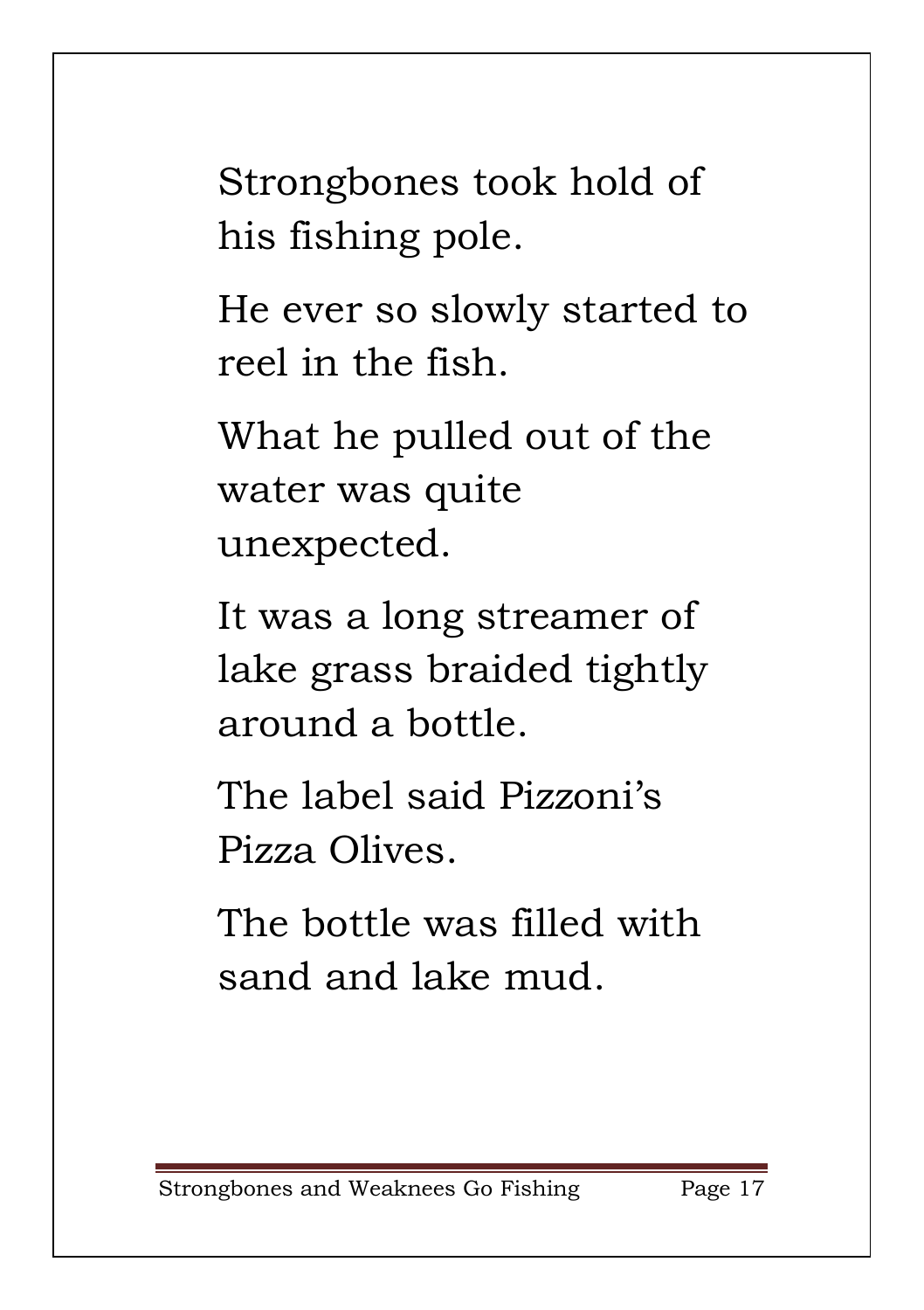Weaknees took one look and started to snicker.

He was enjoying himself.

Strongbones scowled back.

Then Strongbones angrily started to paddle.

He practically propelled the canoe back to the boat launch.

The cousins parted ways.

Strongbones walked home still angry about his disastrous fishing day.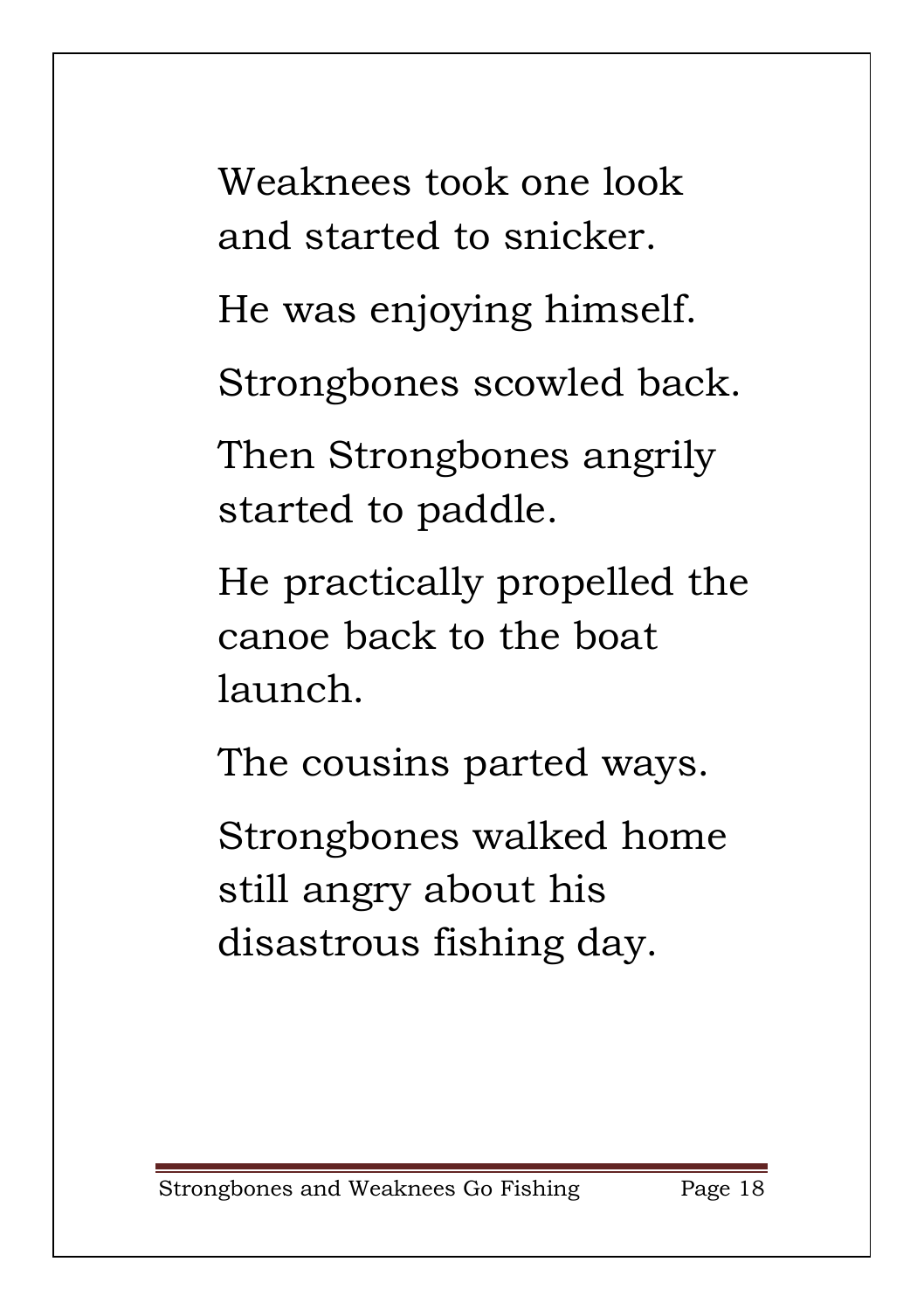Later on that night Strongbones was sitting on the front porch.

He was drinking a big mug of hot chocolate covered in melted marshmallow.

Strongbones thought back ever the day. He remembered everything vividly:

The expectation of a great day fishing.

Then terrible and embarrassing luck fishing.

Finally splashing around the lake again and again…..